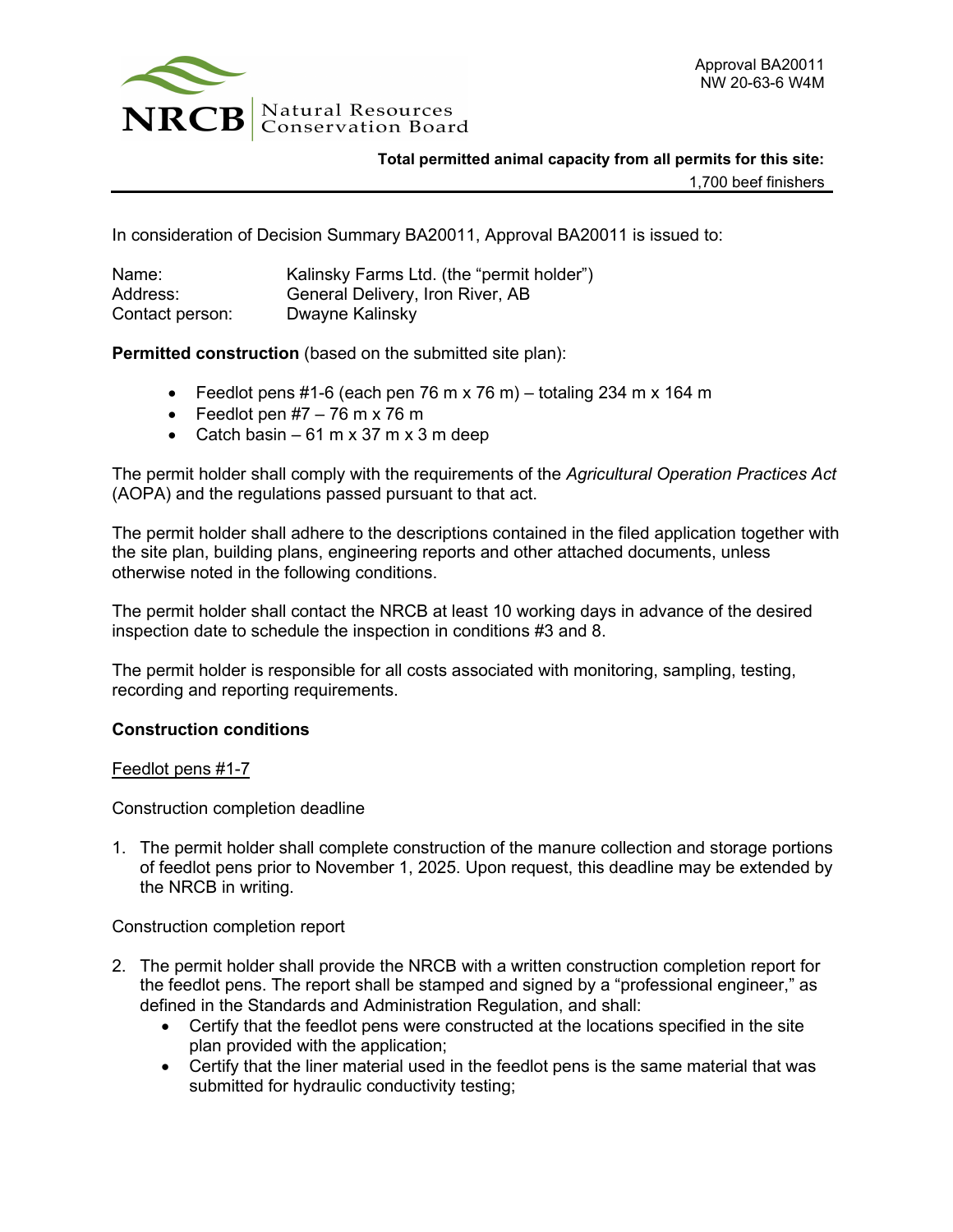

- Provide the constructed feedlot pen dimensions, including elevations below and above grade, and liner thickness (0.5 m minimum for the feedlot pens);
- Provide the in-situ density test results of the compacted soil liners.

This report must be provided to the NRCB before the inspection referenced in condition #3 below, or by a later date as directed in writing by the NRCB.

Post construction inspection

3. The permit holder shall not let livestock or manure enter the feedlot pens until the catch basin and the feedlot pens have been inspected by NRCB personnel and determined by them, in writing, to have been constructed in accordance with the terms and conditions of this permit.

## Catch Basin

Construction completion deadline

4. The permit holder shall complete construction of the manure collection and storage portions of catch basin prior to November 1, 2025. Upon request, this deadline may be extended by the NRCB in writing.

## Water table

- 5. The permit holder shall determine the depth to water table approximately one week before commencing construction of the catch basin compacted soil liner. This determination must be made by excavation (at the proposed catch basin area) and must be supervised by a professional engineer. The following information must be reported to the NRCB in writing, prepared by the engineering supervisor, prior to commencement of construction of the catch basin:
	- Date and depth below grade of the test pit excavation
	- Depth below grade of the observed water table (if encountered)
	- Date and time of water table observation
	- Proposed depth below grade of the bottom of the compacted soil liner
	- Proposed depth below grade of the top of the compacted soil liner (bottom of catch basin)

The permit holder shall not start constructing the catch basin's compacted soil liner unless and until the depth below grade of the top and bottom of the compacted soil liner has been approved in writing by the NRCB.

6. The permit holder shall immediately cease construction of the catch basin and contact the NRCB if the water table is observed to be one metre or less from the bottom of the catch basin liner.